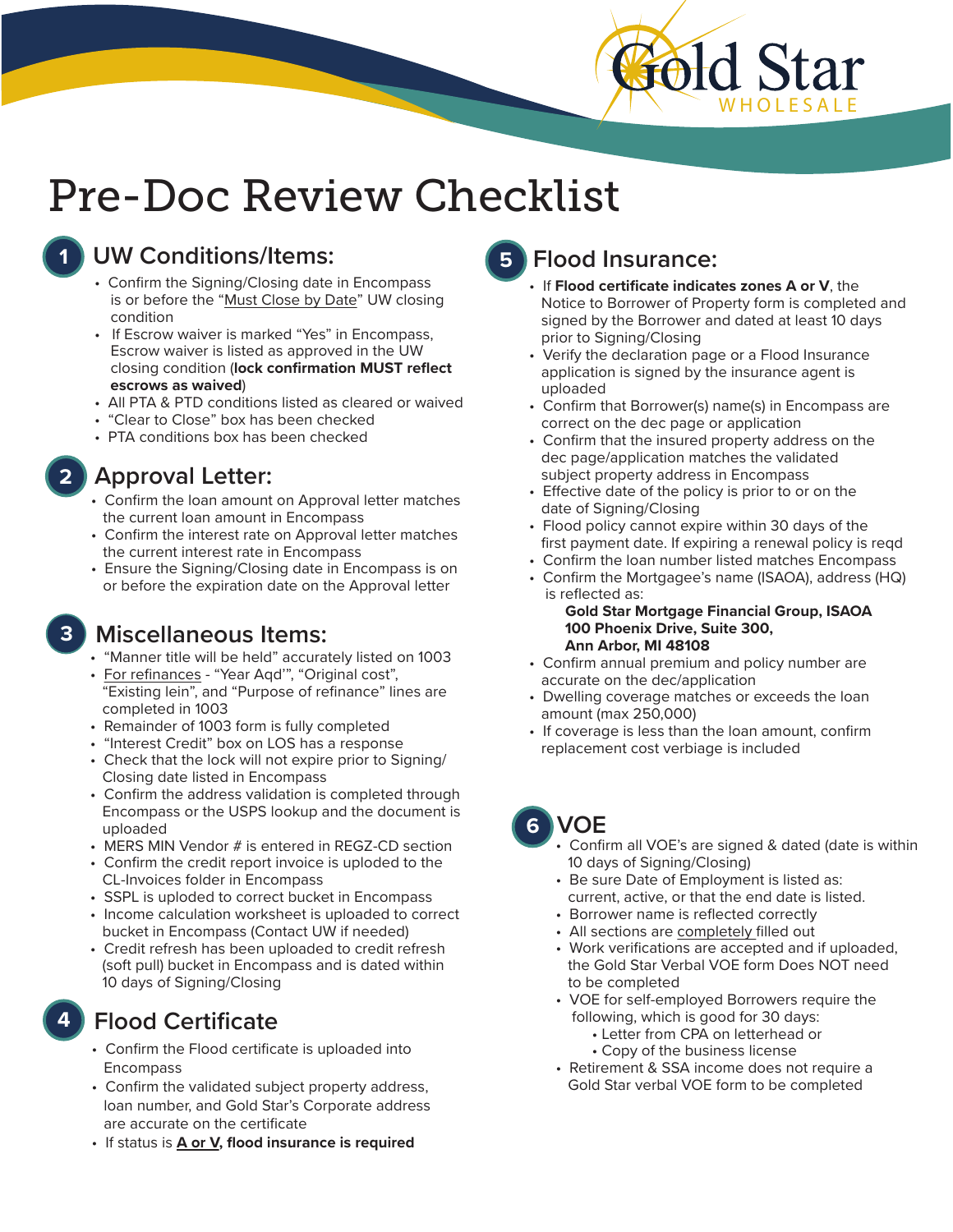

### **7 HOI Policy:**

- Confirm the Declaration page is uploaded in **Encompass**
- NO BINDERS or QUOTES are accepted
- Confirm the Borrower(s) names(s) in Encompass are accurately reflected on the dec page.
- The insured property address on the dec page must match the **validated** property address in Encompass
- Effective date of the policy is prior to or on the date of Signing/Closing.
- HOI policy cannot expire within 30 days of the first payment date. If expiring a renewal policy is required
- Confirm the Mortgagee's name (ISAOA), address (HQ) is reflected as:

### **Gold Star Mortgage Financial Group, ISAOA 100 Phoenix Drive, Suite 300, Ann Arbor, MI 48108**

- Confirm loan number listed matches Encompass
- Annual premium and policy number are accurately listed on the dec page
- Dwelling coverage matches or exceeds the loan amount
- If coverage is lower than the loan amount, confirm that either the replacement cost verbiage or replacement cost estimate is uploaded (dwelling must match or exceed replacement cost estimate)

### **8 Master HOI Policy:**

*No longer needed for Site Condos* 

- Confirm the declaration page is uploaded
- Verify the Borrower(s) name(s) on dec page match Encompass (First, Middle, Last)
- Property address on the dec page must match the validated subject property address in Encompass
- Policy must have 1 million dollars or more in dwelling coverage
- If the using the Master Policy for flood coverage, flood coverage is explicitly listed on the dec
- Confirm that "full replacement guarantee" or "100% replacement cost" verbiage is listed on dec
- Confirm the Mortgagee's name (ISAOA), address (HQ) is reflected as:

### **Gold Star Mortgage Financial Group, ISAOA 100 Phoenix Drive, Suite 300, Ann Arbor, MI 48108**

• Confirm the Effective date of the policy is prior to or on the date of Signing/Closing

## **9 Master HOI Policy (cont)**

- HOI policy cannot expire within 30 days of the first payment date. If expiring a renewal policy or letter of intent to renew with the same company, coverage, and terms from the HOA
- Confirm loan number listed matches Encompass
- Annual premium and policy number are accurately listed on the dec page
- Policy number and number of units covered under the policy is included on the dec page
- If the Master Policy contains the verbiage "walls in," then the HO6 policy is not required

### **10 CPL:**

- Confirm the CPL is signed and dated (within 30 days of the Signing/Closing date)
- Borrower(s) name(s) on dec page match Encompass (First, Middle, Last, etc.)
- Verify the property address matches the validated property address in Encompass
- Confirm the Mortgagee's name (ISAOA), address (HQ) is reflected as: **Gold Star Mortgage Financial Group, ISAOA 100 Phoenix Drive, Suite 300, Ann Arbor, MI 48108**
- Confirm loan number listed matches Encompass
- Texas only ISAOA does not need to be reflected
- Confirm that the Title company's name and address match Secure Insight, wire instructions, and LOS

## **11 Wire Instructions:**

- Confirm the title company's name/address matches what's approved in Secure Insight and on LOS
- Confirm the account number and ABA# matches what is approved in Secure Insight and on LOS

# **<sup>12</sup> Pre-HUD:**

• TRID loans require a Pre-HUD, a copy of Pre-CD or the title company's invoice with fees uploaded to Encompass file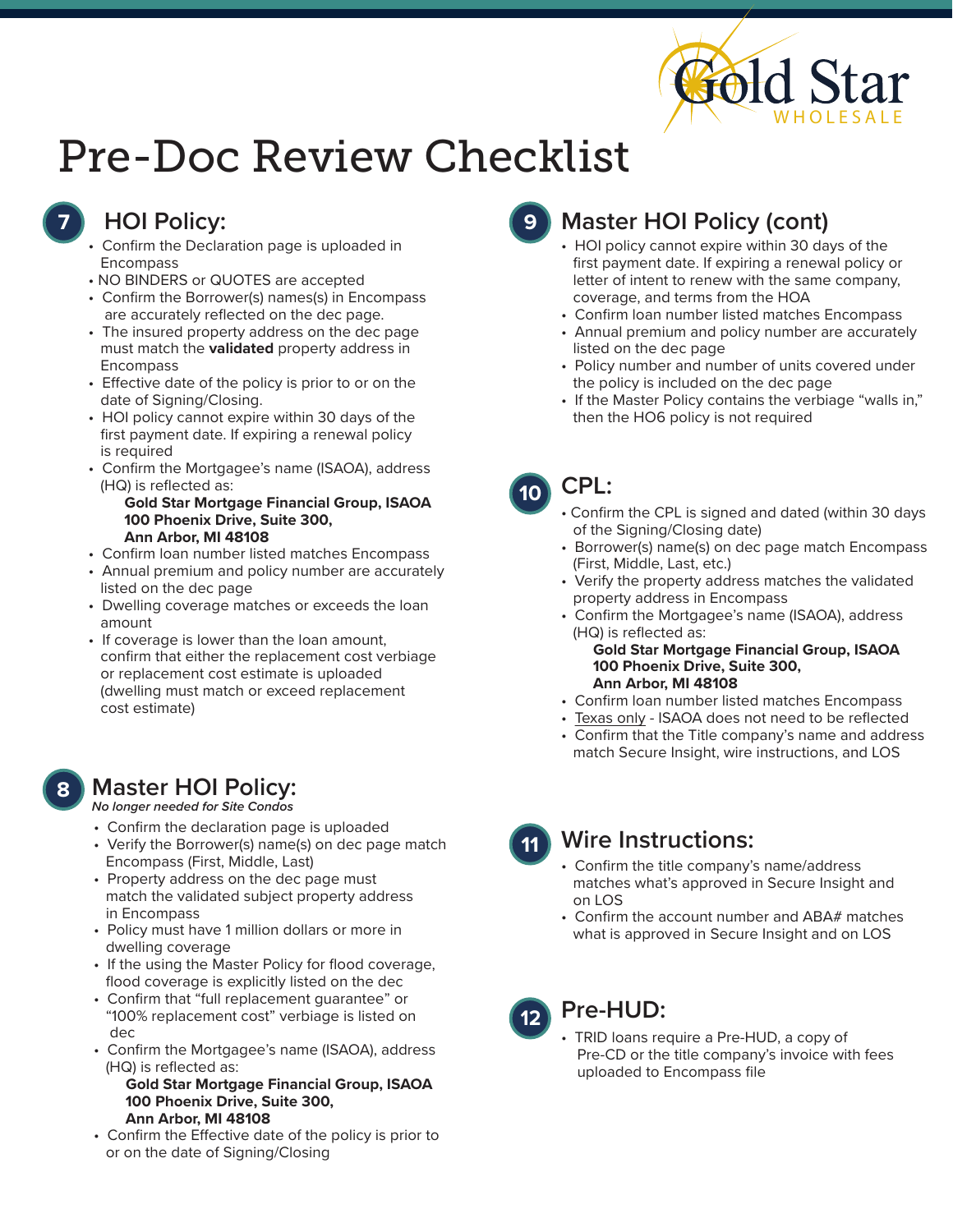

## **13 Title Policy:**

- Confirm the insured loan amount on Schedule A of the title commitment or title supplement matches the loan amount in Encompass
- Confirm property address in the title commitment or title supplement matches the validated subject property address in Encompass
- Confirm the Title commitment is dated within 90 days prior to Signing/Closing
- Confirm no Pre-HUD document has been uploaded to the title commitment bucket

### **14 Appraisal and Invoice:**

- Confirm the Borrower(s) name(s) match Encompass
- Verify that the property address on appraisal matches the validated subject property address in Encompass
- Confirm the Appraisal lists Gold Star as the Lender with the corporate adress listed:  **Gold Star Mortgage Financial Group**

### **100 Phoenix Drive, Suite 300, Ann Arbor, MI 48108**

- Determine if the loan is PUD
	- If PUD, confirm Encompass reflects PUD
	- If Condo, confirm Encompass reflects "Condo"
- Confirm the appraisal invoice is uploaded into Encompass
- If there is a second appraisal, check all of these items again as on the original appraisal
- Confirm appraisal dates are completed in Appraisal order form within the LOS (contact Appraisal team for for assistance, if needed)
- All Seller consessions listed on the appraisal match or exceed the Seller conession UW condition
- If the condition is higher than Encompass, review PA addendums
	- If addendum adding Seller credit was excuted after effective date of the appraisal, the appraisal does NOT need to be revised to add Seller concessions
	- If PA or PA addendum was effective with the Seller concession amount prior to effective date of the appraisal, then the appraisal is revised to relect the concession amount

### **15 Final Appraisal & Invoice:**

- Property address on appraisal matches USPS or the validated subject property address in Encompass
- Appraisal lists Gold Star as the Lender with the corporate adress listed:  **Gold Star Mortgage Financial Group 100 Phoenix Drive, Suite 300, Ann Arbor, MI 48108**
- Appraisal invoice is uploaded into Encompass
- Confirm appraisal dates are completed in Appraisal order form within the Loan Operations Summary (contact Appraisal team for assistance, if needed)
- Under the Certificate of Completion section, confirm "YES" has been checked for "Have improvements been completed in accordance with the requirements and conditions stated in the original appraisal report"

### **16**

### **Change of Circumstance:**

- Change of circumstance notice is completed and uploaded for each LE, except for initial disclosed LE
- Change of circumstance notice is completed and uploaded for each CD, except for initial disclosed CD



### **Loan Estimate (LE):**

- All LE's in the timeline have been signed and uploaded to the file
- Confirm Borrower(s) name(s) on the LE match what is in Encompass
- Confirm the Borrower's address on the LE matches the validated subject property address in Encompass
- **18 Closing Disclosure (CD):**
	- Confirm the Initial CD has been signed by the Borrower(s) 3 days prior to Signing/Closing date
	- All CD's included in the timeline have been signed and uploaded
	- Confirm that the loan amount and interest rate on the latest disclosed CD matches what is currently reflected in Encompass
	- Borrower(s) name(s) on CD matches Encompass
	- Confirm the Borrower's address on CD matches the validated subject property address in Encompass